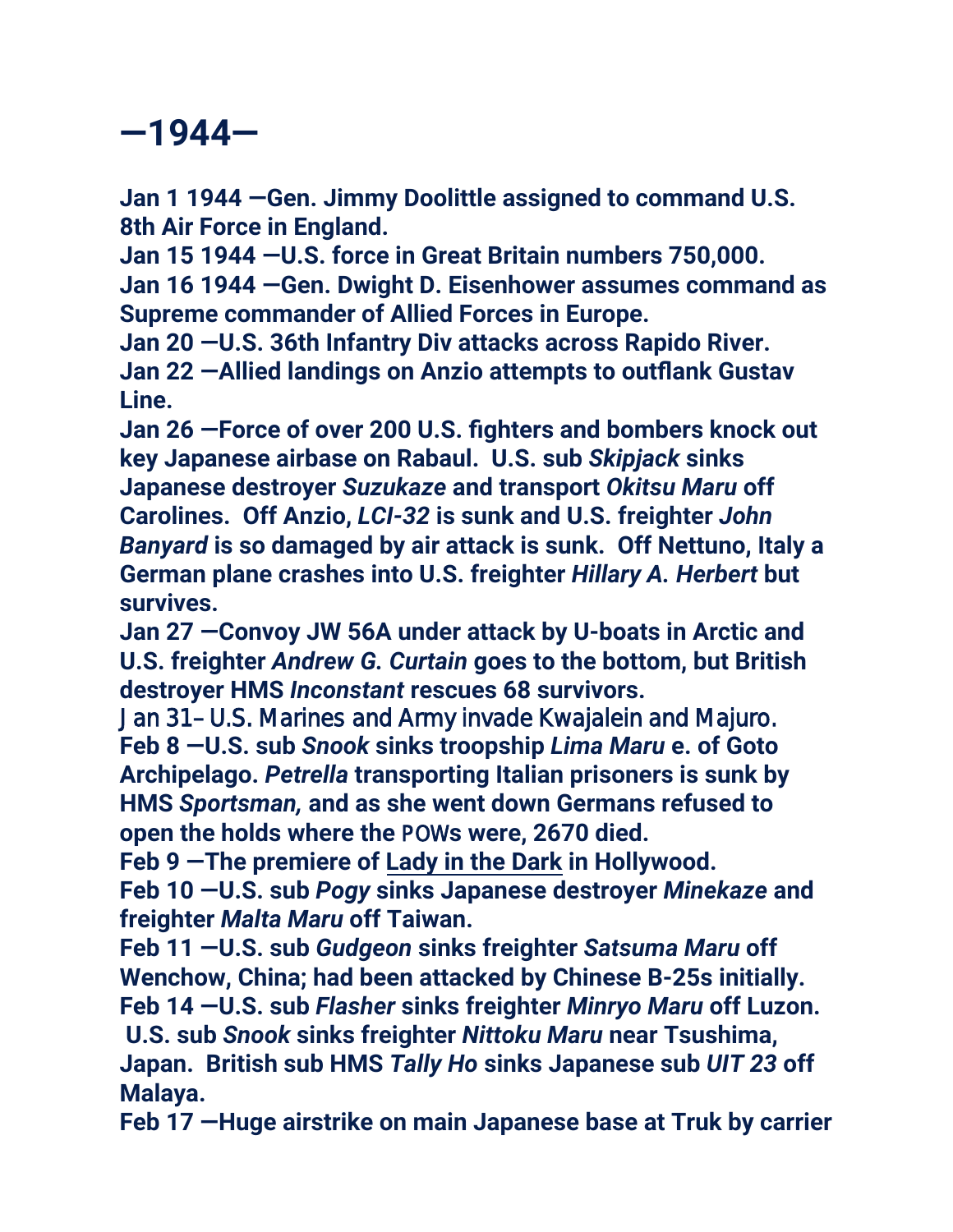**planes of 9 American carriers accompanied by 6 battleships.  [Up](https://www.youtube.com/watch?v=WfvIfTNO4Wo)  [in Arms](https://www.youtube.com/watch?v=WfvIfTNO4Wo) starring Danny Kaye and Dinah Shore premiered in NYC in Technicolor.** 

**Feb 20 [—Big Week](https://www.youtube.com/watch?v=p5qj0G2P5cQ) commences: 880 U.S. 8th A.F. bombers (and 835 fighters) drop 2218 tons of bombs on industrial centers at Leipzig, Gotha, Brunswick, Tutow, Oschersleben, Rostok, and Bernberg, Germany; over 200 Americans missing in action. Feb 23 —Southern Pacific direct train service to Los Angeles resumed after a big storm in Southern California. 100 war plants were closed by power outages caused by the storm that killed four. U.S. oil tanker** *E.G. Seubert* **is sunk by U-boat in Indian Ocean. U.S. sub** *Pogy* **sinks freighter** *Horei Maru* **off Okinawa. U.S. sub** *Sunfish* **and aircraft from carrier** *Yorktown* **sink**  *Shinyubari Maru* **40 miles w. of Saipan. U.S. sub** *Plunger* **sinks transport** *Kimishima Maru***. U.S. sub** *Balao* **sinks army transport**  *Nikki Maru***.** 

**Feb 24 —Exactly 1746 tons hit aircraft production centers at Gotha, Schweinfurt, Rostock, and Eisenach by 746 B-17's and B-24's of the 8th A.F. protected by 767 "little friends" U.S. fighter pilots shoot down 39 interceptors; 49 U.S. heavies lost, 10 fighters lost (over 433 Americans missing in action.) British carrier HMS** *Furious* **makes raid on Norweigian coast. Chile crushes a vast Nazi spy ring.**

**Feb 25 —First low-level strafing mission by U.S. 8th A.F. One thousand heavies of U.S. 8th and U.S. 15 A.F.'s bomb Regensburg, Stuttgart, Augsburg, Furth and other assembly plants; over 300 Americans missing in action.** 

**Feb 29 —Against low cloud overcast, U.S. 1st Cavalry Div. makes a surprise landing on Los Negros with only 3 B-24s and 9 B-25s able to see main enemy target; fierce Japanese counterattacks ensue.**

**Mar 1 —Destroyer escort** *Bronstein* **sinks a U-boat in N. Atlantic and then with escorts** *Thomas* **and** *Bostwick* **send another U-boat**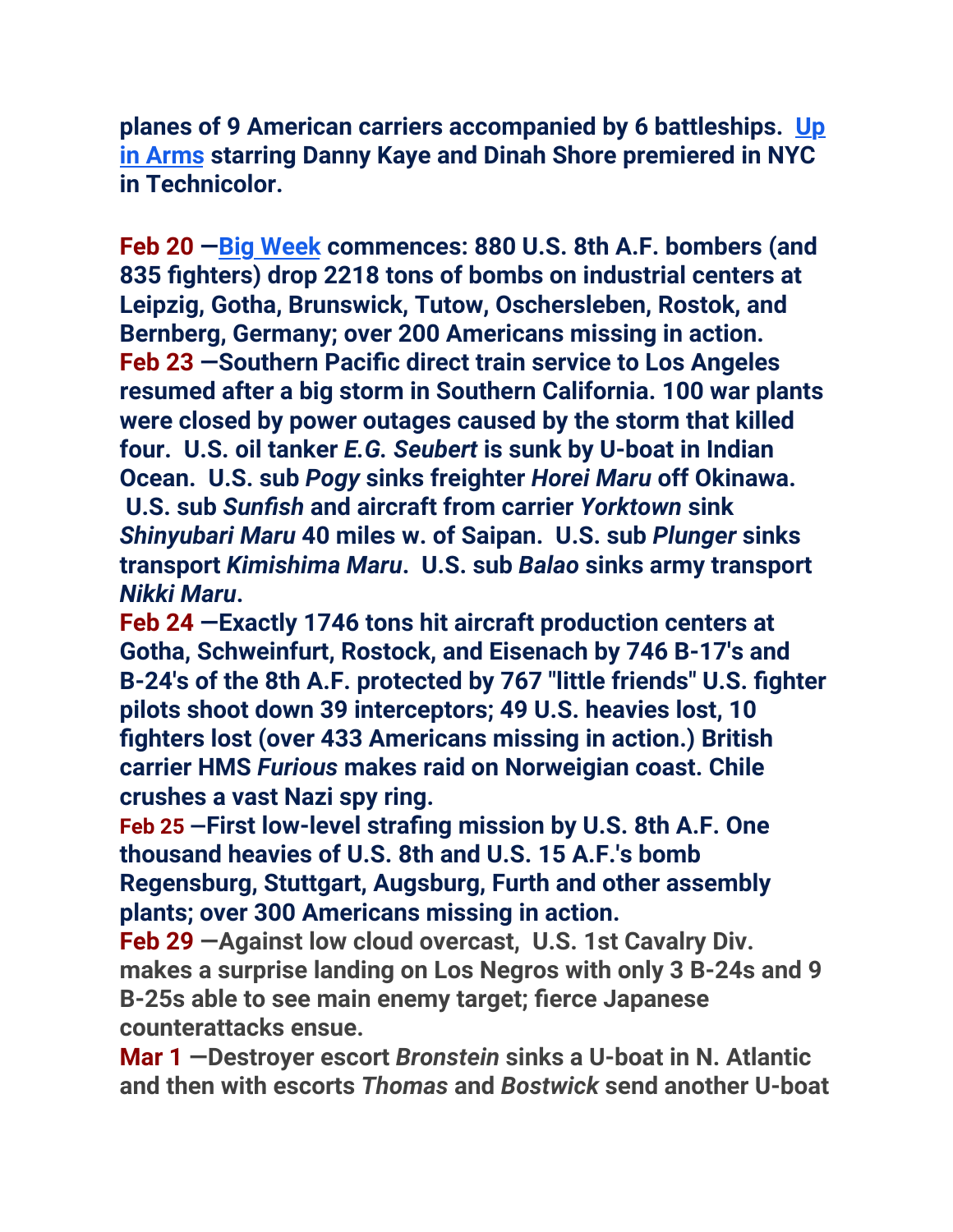**to the bottom of the sea. Well protected convoy transporting Japanese troops from Manchuria to Guam attacked by U.S. sub**  *Trout* **damages a transport and sinks transport** *Sakito Maru* **625 miles e. of Taiwan; but** *Trout was* **hunted and sunk;** *Sakito* **lost 2,475 men,***Trout* **lost 60 men.**

**Mar 2 —The heaviest to date Mediterranean A.F. air support over entrapped U.S. GI's trapped on Anzio beachhead. The last German major counterattack is next day.** 

*Casablanca* **wins Academy Award for Best Picture; Best Actor: Paul Lukas,** *Watch on the Rhine***; Best Actress: Jennifer Jones,**  *The Song of Bernadette***; Best Supporting Actor: Charles Coburn,**  *The More the Merrier***; Best Supporting Actress: Katina Paxinou,**  *For Whom the Bell Tolls***; Best Director: Michael Curtiz,**  *Casablanca***; Alfred Newman won Best Original Music score in**  *[The Song of Bernadette](https://www.youtube.com/watch?v=-6zAoq8tRfI)***, a beautiful depiction of the Blessed Mother's apparition at Lourdes, France with Bernadette, which won 2 more Oscars, in Cinematography, and Art Direction, Interior Decoration, bw; in same 2 categories for color picture**  *[Phantom of the Opera](https://www.youtube.com/watch?v=IfNztW5vymQ&has_verified=1)* **won, nosing out** *[For Whom the Bell Tolls](https://www.youtube.com/watch?v=ZKB-Suz_2DQ)***, and** *[Thousands Cheer](https://www.youtube.com/watch?v=Qaceo-J7-M4)***; Best Documentary:** *Desert Victory***; Best Documentary, short subj:** *December 7th***, nosing out the shorty**  *Youth in Crisis* **on teen delinquency and growing youth crime (doubling in the 1st 2 yrs of war) a** *March of Time* **episode; Best Film Editing:** *Air Force***; Best Special Effects:** *[Crash Dive](https://www.youtube.com/watch?v=JRgY7CWQ5SI)***; Best Music, Scoring of a Musical Picture:** *[This Is The Army](https://www.youtube.com/watch?v=LL1fVdyIlCw)***; Best Writing, Original Story:** *The Human Comedy***; Best Writing, Screenplay:** *Casablanca;* **Best Short Subj, Cartoons:** *The Yankee Doodle Mouse***; first time Academy Awards held at the Grauman's Chinese Theatre; free passes given to those in uniform. Mar 3 —Pres. Roosevelt announces that the Italian Fleet will be distributed among the U.S., U.K., and the U.S.S.R. British sub HMS** *Sea Rover* **sinks freighter** *No. 1 Matsu Maru* **in Strait of Malacca. U.S. sub** *Rasher* **sinks army transport** *Nittai Maru* **in Celebes Sea.**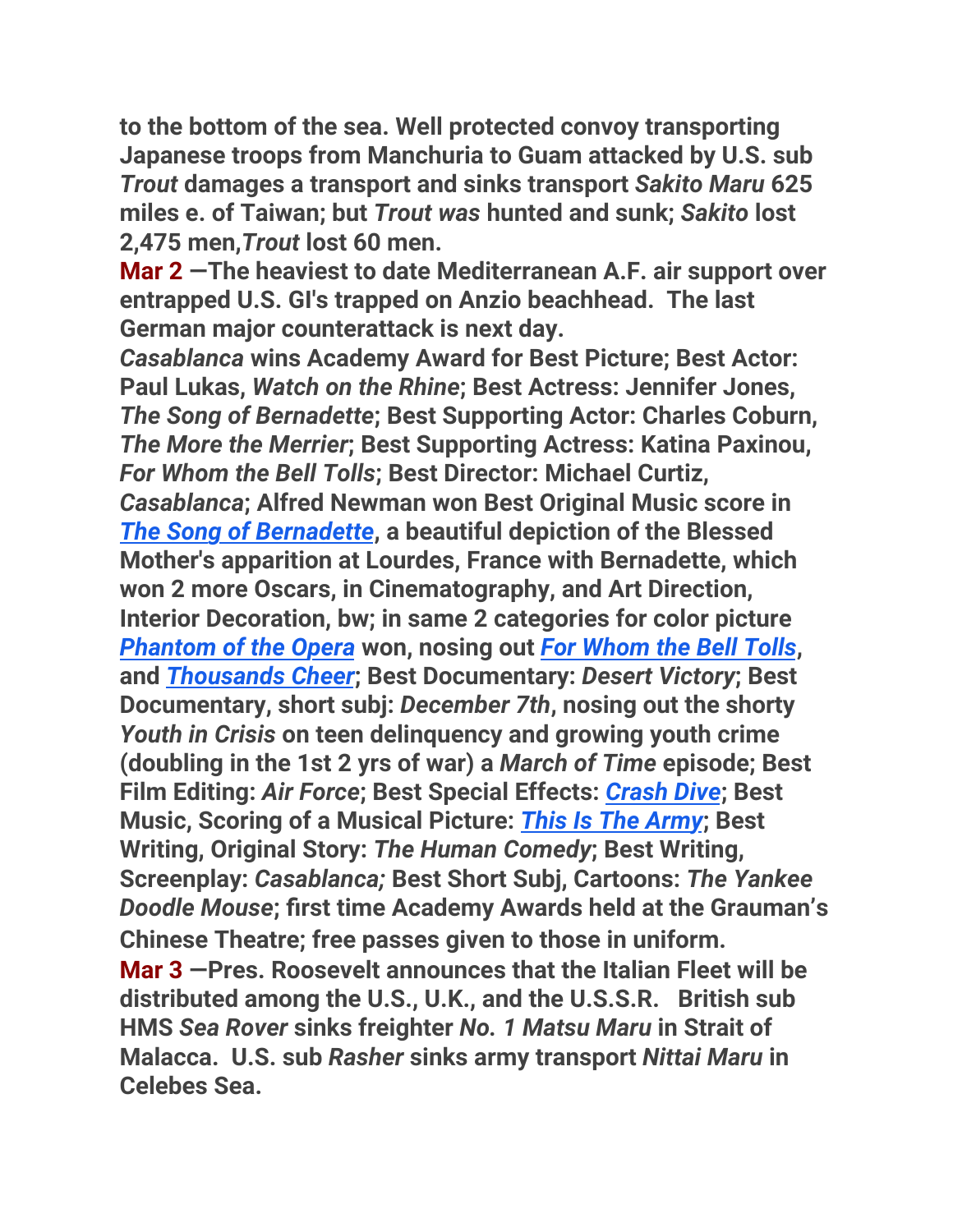**Mar 4 —Six hundred B-17's and B-24's of U.S. 8th A.F. conduct first daylight raid on Berlin proclaims radio; only 30 U.S. B-17's actually bomb Berlin (also seen are refugees awaiting the day of peace.) U.S. sub** *Bluefish* **sinks oiler** *Ominesan Maru* **in So. China Sea.**

**Mar 6 —5th Marine Reg. of the U.S. 1st Marine Div lands on west coast of New Britain Island, a forgotten land mainly tropical rain forests and active volcanoes. Colossal air battle over Berlin takes place; 69 U.S. 8th A.F. B-17s and B-24s missing in action out of 600 plus. Rem: the 8th A.F. used only heavy bombers and each had a crew of 10. Major train center Trappes, France, devastated by R.A.F. night bombing. U.S. sub** *Nautilus* **sinks transport** *America Maru***, a captured ex-hospital U.S. ship. Convoy UGS 33 from N.Y. strays into an Allied minefield near Tunis and freighter** *Daniel Chester French* **sinks,** *Virginia Dare* **hits a mine but survives.**

**Mar 8 —Exactly 539 heavily escorted bombers of U.S. 8th A.F. bombard Berlin; 1060 tons fall; 891 U.S. fighters flew mission. 382 Americans missing in action. 78 interceptors knocked off by U.S. fighters.**

**Mar 9 —Berlin, Hanover, Brunswick, Nauen bombed by 489 8th A.F. bombers; 83 Lightnings, 572 Thunderbolts, 153 Mustangs give support; 64 Americans missing in action. Deep in the Persian Gulf Service Command, American railroaders performing outstanding delivery for the Russian Army. (One hardly ever hears about those Americans.) Destroyer escort** *Leopold* **sunk by U-boat off Scotland, 28 survivors; 172 dead.**

**Mar 10 —U.S. 9th A.F. in England secretly granted more independence in operations and will divert to preinvasion tactics as opposed to aerial heavy bomber assistance.**

**Mar 11 —B-24's of U.S. 15th A.F. sink two U-boats in the docks of Toulon, France. U.S. sub** *Bowfin* **sinks freighter** *Tsukikawa* **off Halmahera. Indian Navy HMIS** *Jumna* **and Australian HMAS**  *Ipswich* **and HMAS** *Launceston* **sink Japanese sub** *RO-110***. Red**